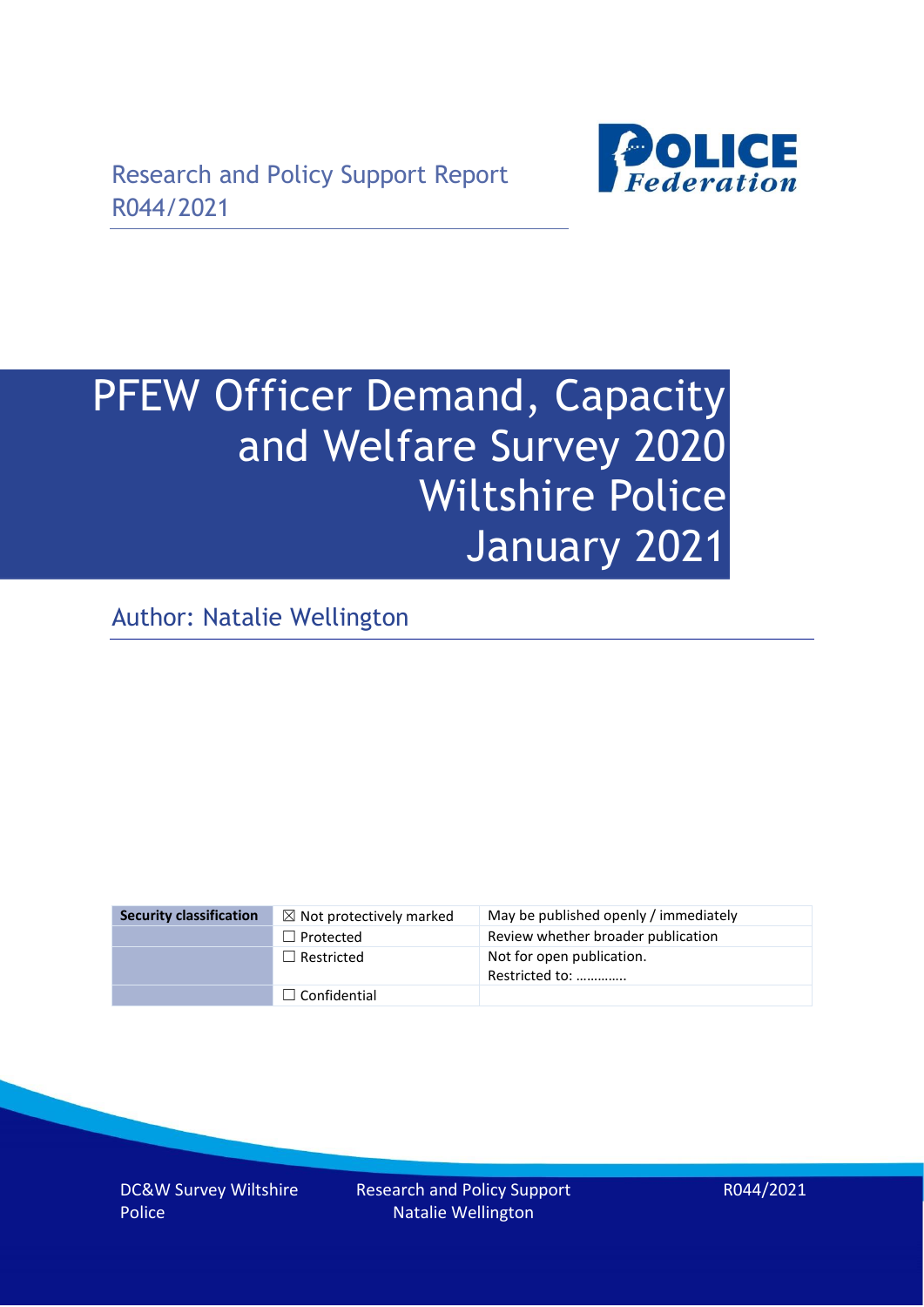# **CONTENTS**

| 2.          |                                                            |  |
|-------------|------------------------------------------------------------|--|
| 3.          |                                                            |  |
| 4.          |                                                            |  |
| 5.          |                                                            |  |
| 6.          |                                                            |  |
| $7_{\cdot}$ | ORGANISATIONAL SUPPORT FOR MENTAL HEALTH AND WELLBEING  17 |  |
| 8.          |                                                            |  |
|             |                                                            |  |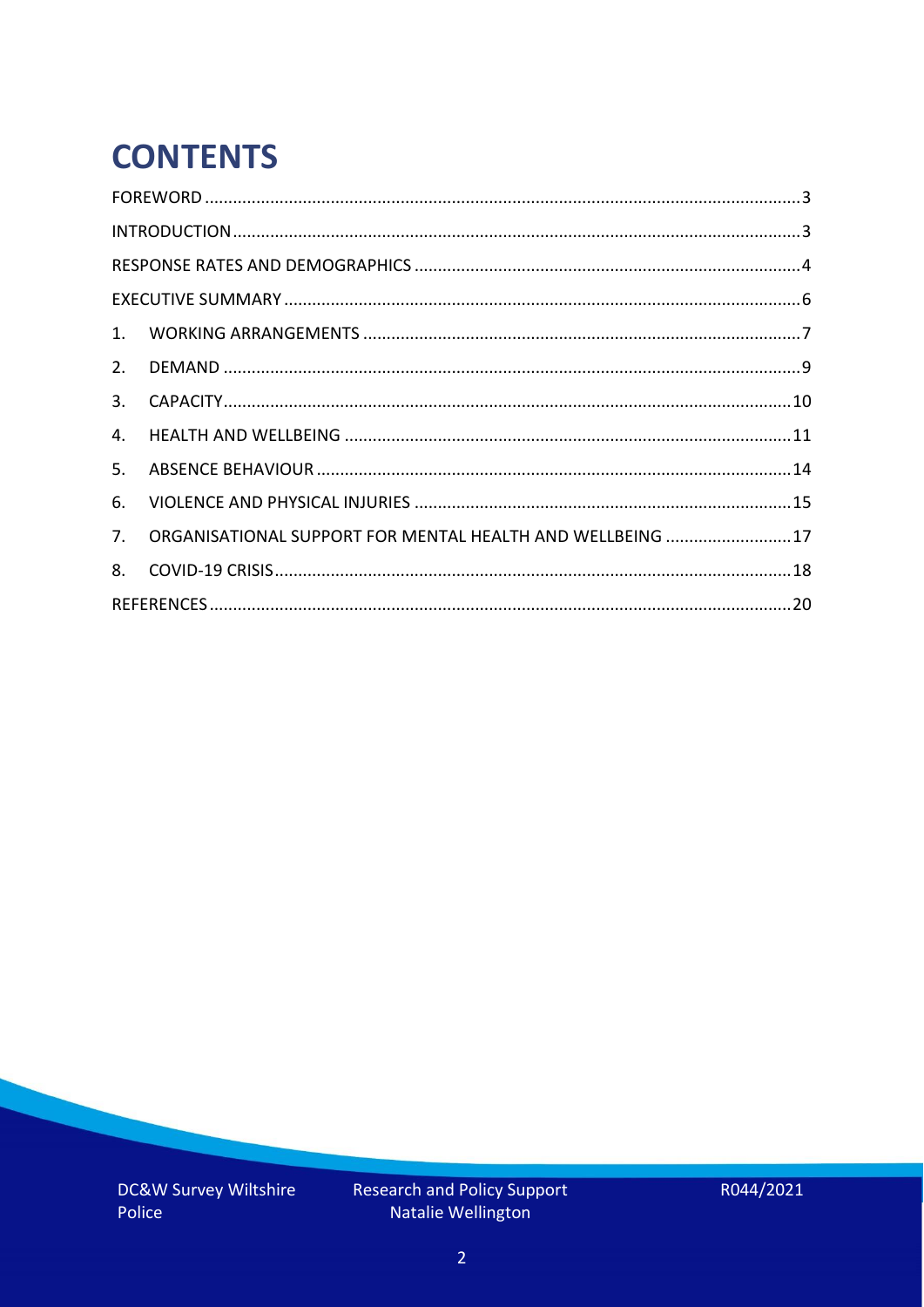### <span id="page-2-0"></span>**FOREWORD**

#### <span id="page-2-1"></span>**INTRODUCTION**

The Demand, Capacity and Welfare Survey is a biennial survey that started in 2016. This was in response to unprecedented budgetary cuts and a 14% fall in officer numbers over a seven year period from a high of 142,056 in 2009 to 122,748 in March 2016. <sup>i</sup> Evidence from a focus group study conducted by the PFEW<sup>ii</sup> also highlighted that these reductions may have been having a negative effect on officers' individual wellbeing. It was within this context that the Police Federation of England and Wales (PFEW) began a biennial Demand, Capacity and Welfare Survey. The 2020 PFEW Demand, Capacity and Welfare Survey is the third iteration of the survey. Due to the current global health crisis we have included questions specific to COVID-19, in order to help us to better understand the impacts of working within the police service during this crisis and officers' experiences on the ground. We have reported personal impacts in a specific section and organisational impacts are reported at contextually appropriate points throughout the report, to enable comparisons with other relevant items (for example we have included the results for the question asking whether COVID-19 has had an impact on single-crewing within the same section as the results for the question regarding frequency of single-crewing).

This report provides a summary of responses to key questions from the 2020 PFEW Officer Demand, Capacity and Welfare Survey from respondents in Wiltshire Police.

Where appropriate, details of average responses from previous years, or the police service as a whole, are also presented.<sup>1</sup> However, differences across these figures have not been tested to assess whether they are statistically significant;<sup>2</sup> therefore, any and all differences reported are for guidance only and must be treated with caution. When comparing forcelevel data across years, a dash (–) is used, when applicable, to indicate where a force report was not provided due to small sample sizes.

Please be aware that the total number of responses for each item may vary slightly as not all items were answered by all respondents, and all percentages are rounded to the nearest

DC&W Survey Wiltshire Police

 $1$  Data were weighted at a national level on the basis of respondents' force to ensure that each force were proportionally represented within the national sample; no weightings were applied at a force level. More information about weightings can be found in the 2020 Technical Annex R098/2020.

 $2$  As all the data are derived from samples of the population, rather than the whole population, percentage figures calculated are strictly speaking estimates, rather than exact measures. This means that every figure has a margin of error associated with it. Hence a very small percentage difference year on year may be due to sampling, rather than to actual changes.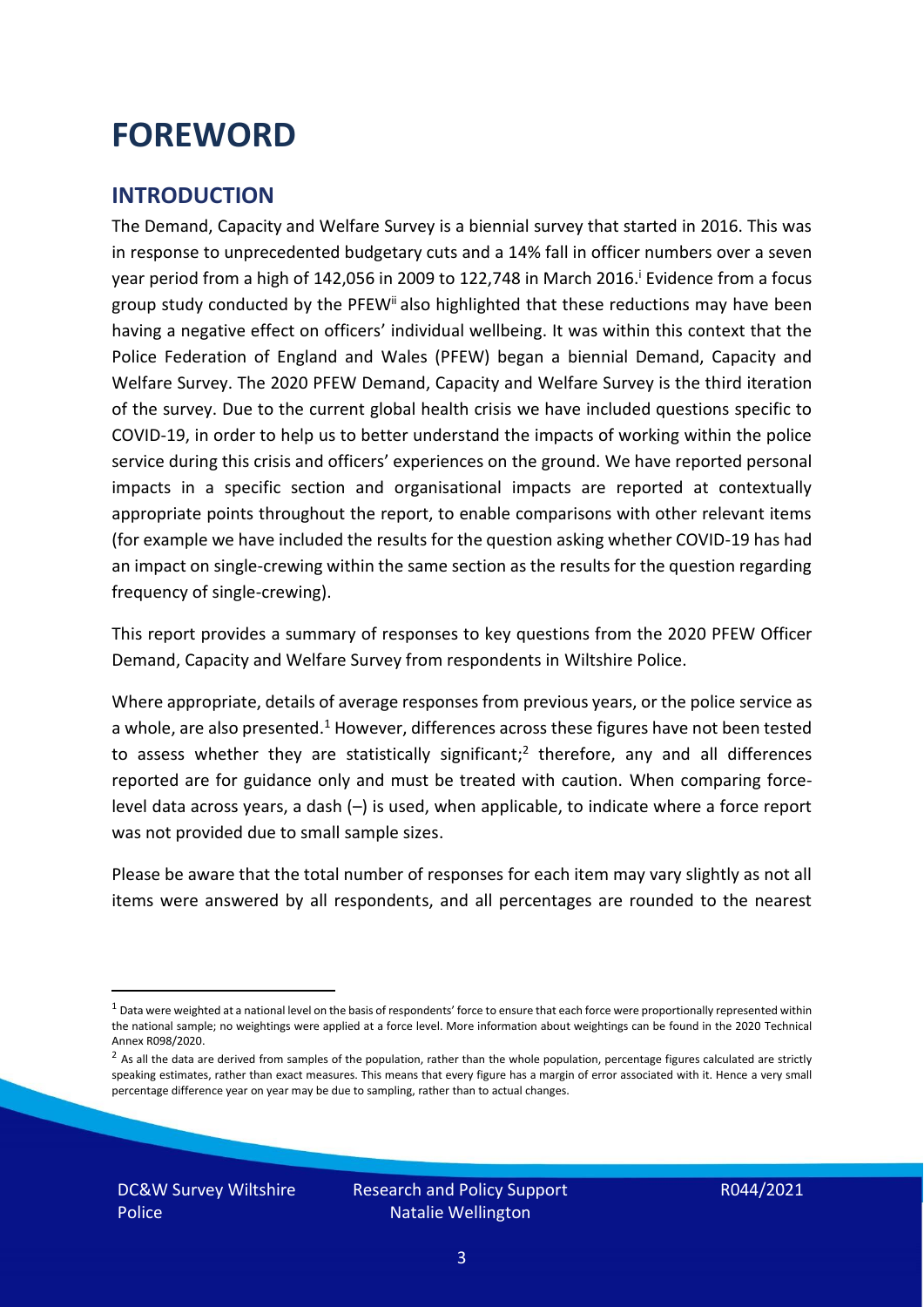whole number. In addition, the actual differences between any and all groups may be quite small, and these details should be considered when interpreting the data.

#### <span id="page-3-0"></span>**RESPONSE RATES AND DEMOGRAPHICS**

Survey responses were gathered over a seven-week period between October and November 2020. All officers of the federated ranks in England and Wales were eligible to participate. Analyses were conducted on a sample of 12,471 responses drawn from all 43 forces across England and Wales. The national response rate for the 2020 survey was 10%.

Overall, 3% of respondents (n=423) to the survey declined to state which force they belonged to. These responses have been included within the national data but are excluded from force-level analyses.<sup>3</sup>

152 responses were received from Wiltshire Police, representing a response rate of around 15% (based on March 2020 Home Office figures of officer headcount).<sup>iii</sup> The margin of error for this report has been calculated using the size of the sample and population. At a 95% confidence level, this force report has a 7% margin of error. If the margin of error is less than 5%, it can be considered to be within the normal bounds of academic rigour.<sup>4</sup> If this threshold has not been met, the results from this report must be interpreted with caution.

51% of responses from Wiltshire Police were received from male officers and 47% of responses were from female officers. The other 1% preferred not to say or identified in another way. In regards to rank, 67% of respondents from Wiltshire Police were Constables, 23% were Sergeants, 9% were Inspectors, and 1% were Chief Inspectors. 1% of responses from Wiltshire Police were received from Black and Minority Ethnic (BME) officers.

DC&W Survey Wiltshire Police

<sup>&</sup>lt;sup>3</sup> Please see the 2020 Technical Annex R098/2020 for excluded cases.

<sup>&</sup>lt;sup>4</sup> The generally accepted academic standards is a 95% confidence level with a 5% (or less) margin of error.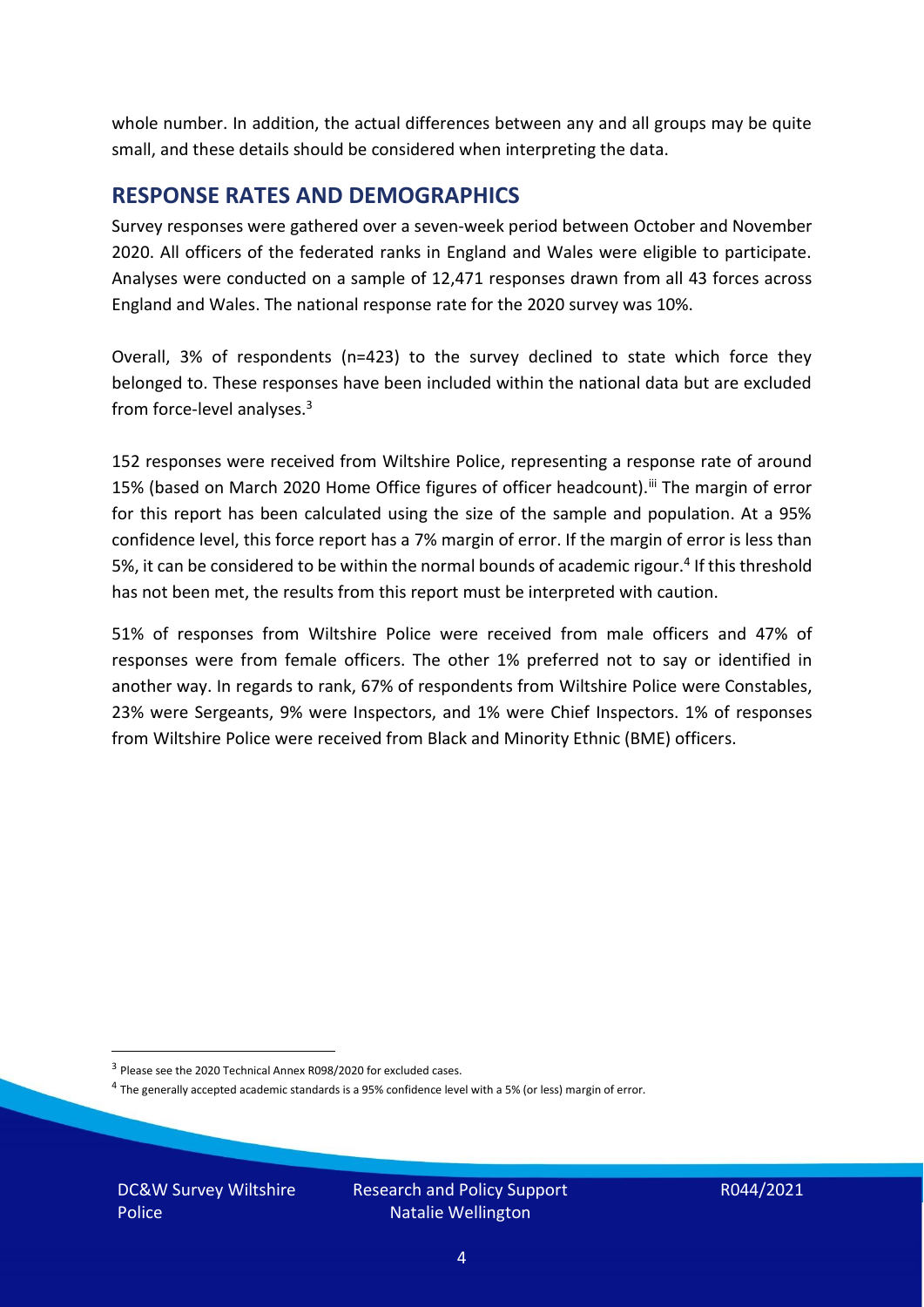### **INFOGRAPHIC**

### **Who responded?**

**152** responses were received from Wiltshire Police, representing a **15%** response rate.



DC&W Survey Wiltshire Police

Research and Policy Support Natalie Wellington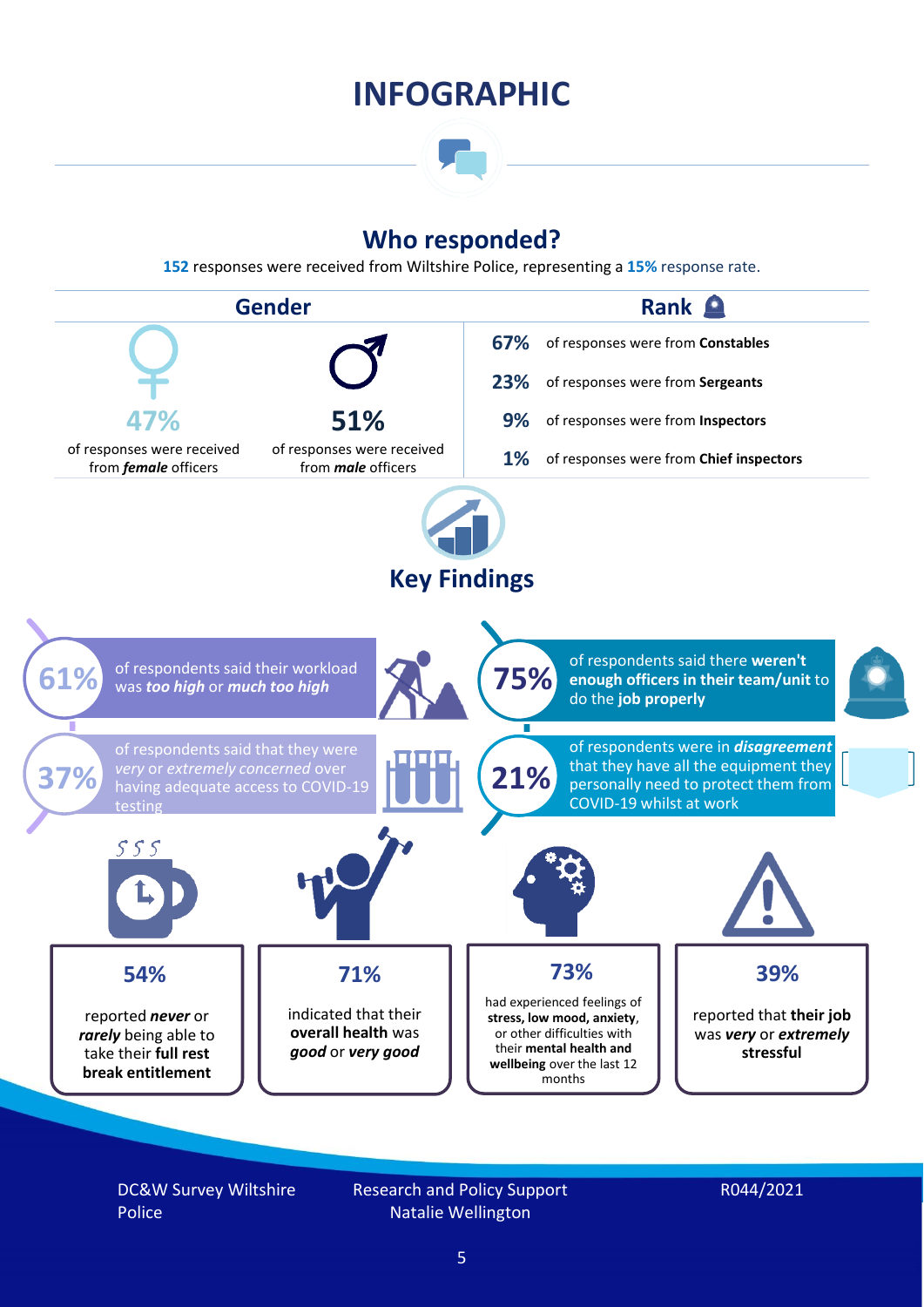### <span id="page-5-0"></span>**EXECUTIVE SUMMARY**

- **152** responses were received from Wiltshire Police, representing a response rate of around **15%**.
- The average (mean) rating for **overall job satisfaction** for respondents was **6/10**.
- **85%** reported being **single-crewed** *often* or *always* and **12%** reported being **singlecrewed** *more often* due to **COVID-19**.
- **54%** of respondents reported *never* or *rarely* being able to take their **full rest break entitlement**; *lower than* the proportion in 2018 (58%).
- **61%** of respondents reported that their **workload** is currently *too high*, or *much too high*; *lower than* the proportion in 2018 (69%).
- **75%** of respondents said there **weren't enough officers in their team/unit** to do the **job properly**.
- The average (mean) **overall life satisfaction** rating was **7/10**. This can be compared to the national average of 6/10.
- **71%** of respondents indicated that their **overall health** was *good* or *very good.*
- **39%** of respondents said that they viewed their job as *very* or *extremely* **stressful**. This was *higher than* the proportion in 2018 (36%).
- **73%** of respondents indicated that they had **experienced feelings of stress, low mood, anxiety, or other difficulties with their health and wellbeing** over the last 12 months.
- **13%** of respondents reported that they had suffered **one or more injuries** that required medical attention as a result of **work-related violence** in the last year.
- **8%** of respondents reported that they had suffered **one or more injuries**that required medical attention as a result of **work-related accidents** in the last year.
- **17%** of respondents reported that they were *very* or *extremely worried* about the **impact that the COVID-19 crisis will have on them personally**.
- **1%** of respondents reported that they *have* or *have had* **COVID-19** confirmed by a positive antigen or antibody test.
- **21%** of respondents reported that they *disagreed* or *strongly disagreed* that they **have all the equipment they personally need to protect them from COVID-19 whilst at work**.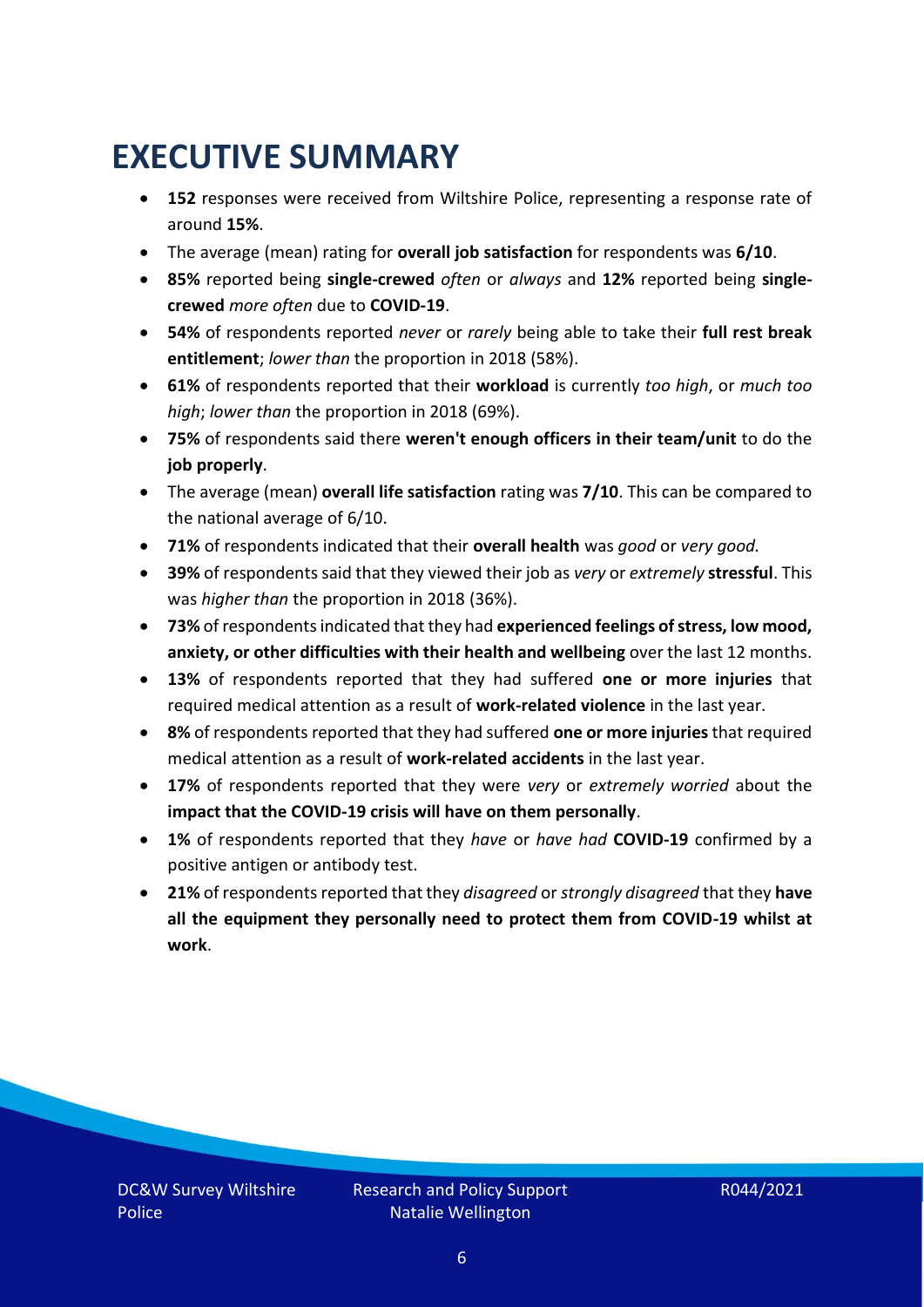### <span id="page-6-0"></span>**1. WORKING ARRANGEMENTS**

### **1.1. OVERALL JOB SATISFACTION**

Respondents were asked to rate their overall job satisfaction between 0 and 10, where 0 was 'not at all satisfied' and 10 was 'completely satisfied.' The average (mean) rating for overall job satisfaction for respondents from Wiltshire Police was 6/10 (range 0-10), with 31% of respondents reporting an overall job satisfaction rating of *4* or *less*. This can be compared to the national average of 5/10 (range 0-10), and 37% of respondents reporting an overall job satisfaction rating of *4* or *less*.

### **1.2. SHIFT LENGTH**

4% of respondents from Wiltshire Police reported that their formal shift duration was more than the 8-10 hours advised by the Health and Safety Executive<sup>iv</sup> and the Police Negotiating Board,<sup>v</sup> and 3% of respondents indicated a shift length of *12 hours* or *more*. 9% of the national sample indicated that their formal shift duration was more than 8-10 hours, and 7% indicated a shift length of *12 hours* or *more*. 5

#### **1.3. SINGLE-CREWING**

Among respondents from Wiltshire Police, for whom this item was applicable, 85% reported being single-crewed either *often* or *always* over the previous 12-month period. This can be compared with 58% of respondents from the national sample.<sup>6</sup>

Due to COVID and the social distancing regulations implemented by the UK government, forces may have changed their normal operational procedures around crewing in order to reduce opportunities for infection between colleagues. The NPCC released guidance stating that when officers are double crewed a surgical Type IIR face mask should be worn in an enclosed space, such as a vehicle or personnel carrier, when social distancing cannot be achieved.<sup>vi</sup> However, some of the units may have decided to reduce the risk further by limiting double crewing or placing officers in bubbles. As such, in this year's iteration of the survey we wanted to ask an additional query about COVID-19 in relation to crewing levels, to see if crewing levels were affected by this. The findings were that 12% from Wiltshire Police reported being single-crewed *more often* due to COVID-19.

 $<sup>6</sup>$  Respondents that reported not applicable were removed from force-level and national analysis.</sup>

DC&W Survey Wiltshire Police

<sup>&</sup>lt;sup>5</sup> Respondents that reported not applicable were removed from force-level and national analysis.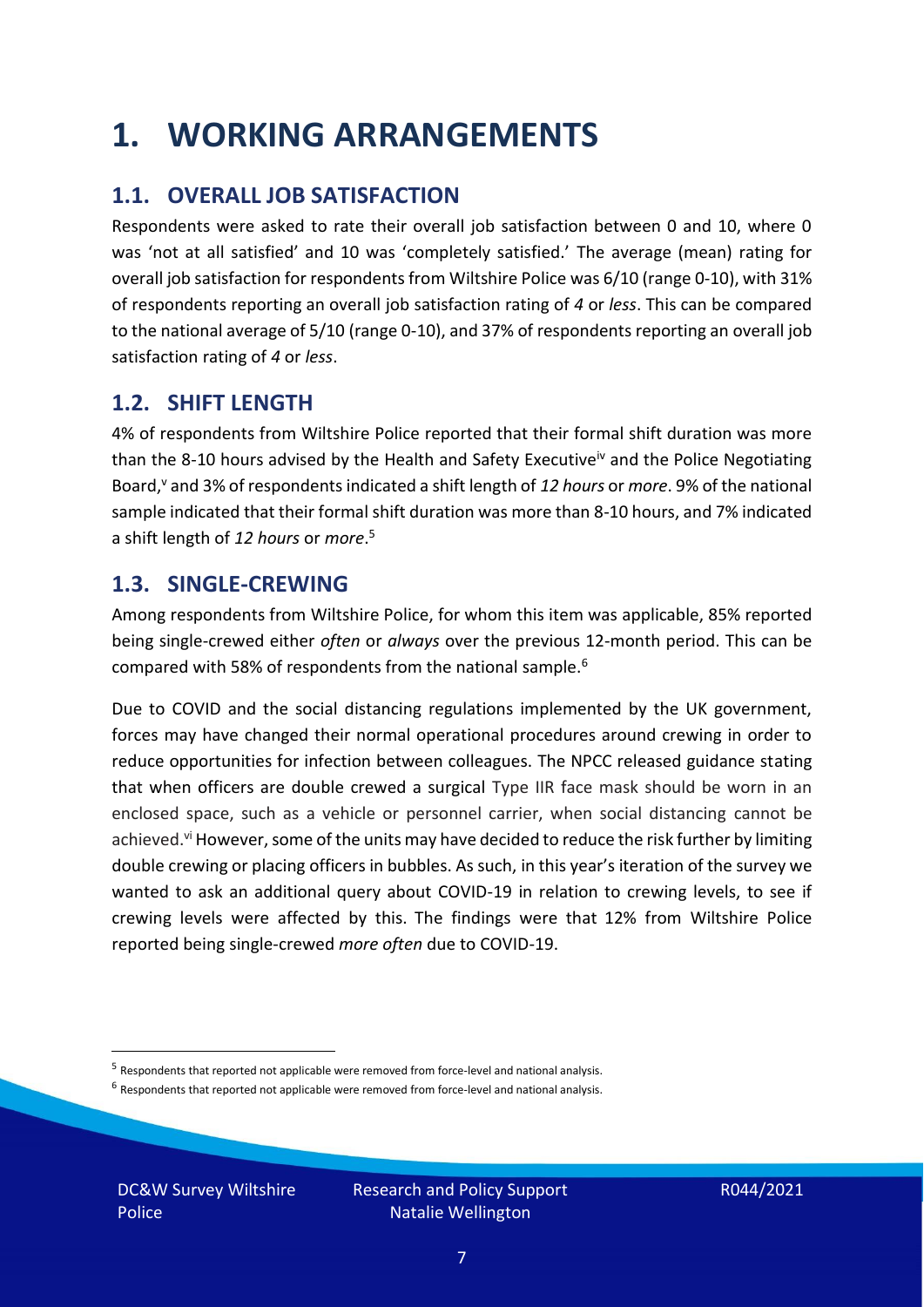### **1.4. BREAKS, REST DAYS AND ANNUAL LEAVE**

54% of respondents from Wiltshire Police reported *never* or *rarely* being able to take their full rest break entitlement, and 79% reported having had *two* or *more* rest days cancelled in the previous 12-month period. Furthermore, 54% of respondents from Wiltshire Police told us that they had a request for annual leave refused *once* or *more* in the previous 12-month period.

Historical comparisons for items relating to breaks, rest days and annual leave for Wiltshire Police, are also provided in *Table 1* below.

| Table 1: Force level figures for breaks, rest days<br>and annual leave                                       | 2016 | 2018 | 2020 |
|--------------------------------------------------------------------------------------------------------------|------|------|------|
| Reported being never or rarely able to take full<br>rest break entitlement                                   | 65%  | 58%  | 54%  |
| Reported having two or more rest days<br>cancelled in the previous 12 months                                 | 78%  | 83%  | 79%  |
| Reported having a request for annual leave<br>refused once or more in the previous 12<br>months <sup>7</sup> | 85%  | 52%  | 54%  |

DC&W Survey Wiltshire Police

<sup>&</sup>lt;sup>7</sup> Please note, there were moderate changes to the question wording and response scale for this item between the 2016 and 2018 iterations of this survey. Please take this into consideration when interpreting any and all differences in the findings between these years, as altering the way in which a question is framed may unintentionally affect the way in which an individual responds.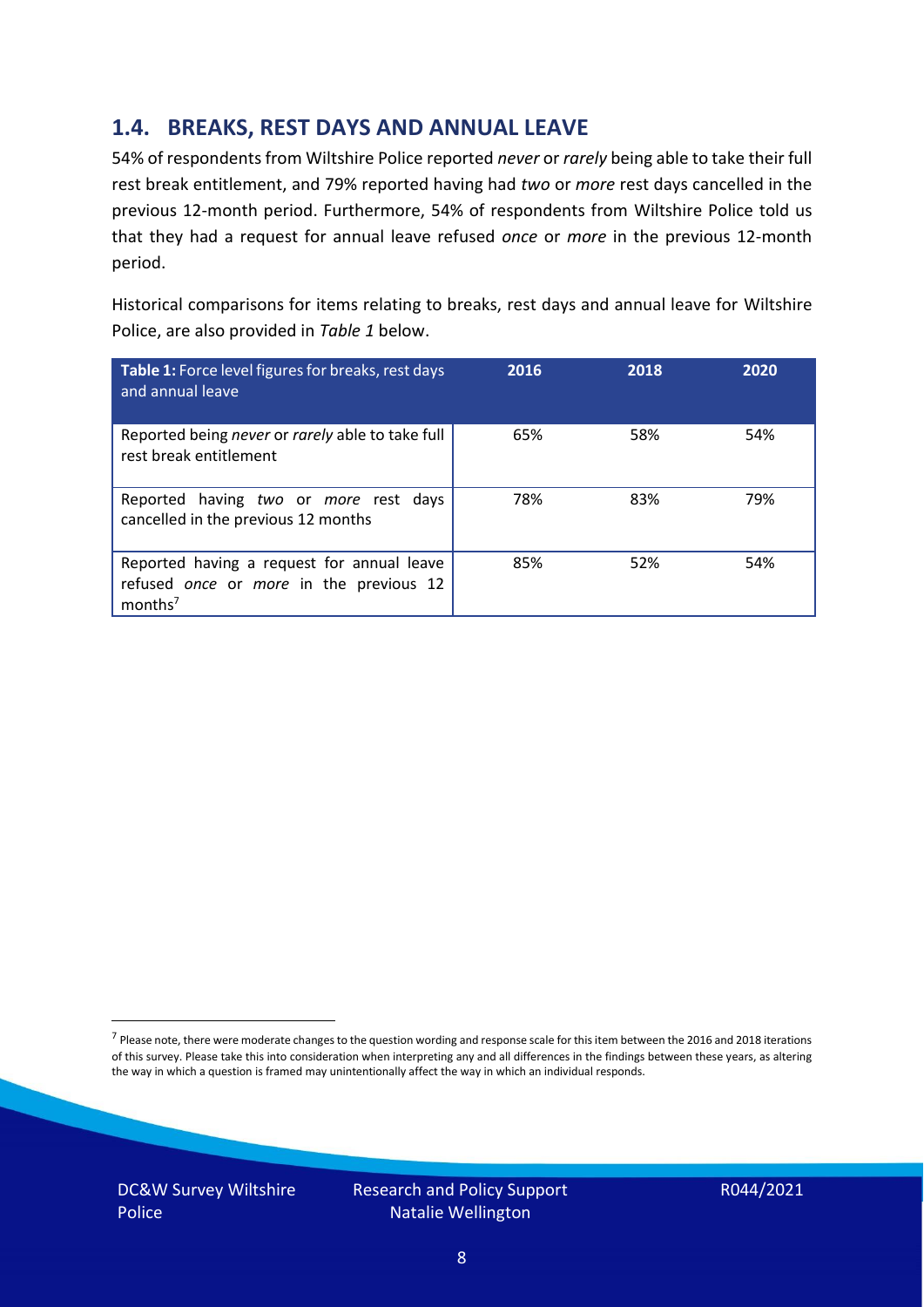### <span id="page-8-0"></span>**2. DEMAND**

### **2.1. WORKLOAD**

61% of respondents from Wiltshire Police told us that their workload is currently *too high*, or *much too high*. An historical comparison for both national and local proportions for workload are displayed in *Table 2* below.

| Table 2: Proportion of respondents reporting<br>that their workload was too high or much too<br>high in the previous 12-month period | 2016 | 2018 | 2020 |
|--------------------------------------------------------------------------------------------------------------------------------------|------|------|------|
| Force-level figures                                                                                                                  | 59%  | 69%  | 61%  |
| National figures                                                                                                                     | 66%  | 72%  | 60%  |

### **2.2. AMOUNT AND PACE OF WORK**

82% of respondents from Wiltshire Police *disagreed* or *strongly disagreed* that they generally have enough officers to manage all the demands being made on them as a team/unit.

Furthermore, 11% *agreed* or *strongly agreed* that they had enough time to engage in proactive policing in their team/unit. An historical comparison for both national and local proportions for this item are displayed in *Table 3* below.

| Table 3: Proportion of respondents reporting<br>that they agreed or strongly agreed that they<br>had enough time to engage in proactive<br>policing in their team/unit | 2016 | 2018 | 2020 |
|------------------------------------------------------------------------------------------------------------------------------------------------------------------------|------|------|------|
| Force-level figures                                                                                                                                                    | 13%  | 11%  | 11%  |
| National figures                                                                                                                                                       | 13%  | 9%   | 14%  |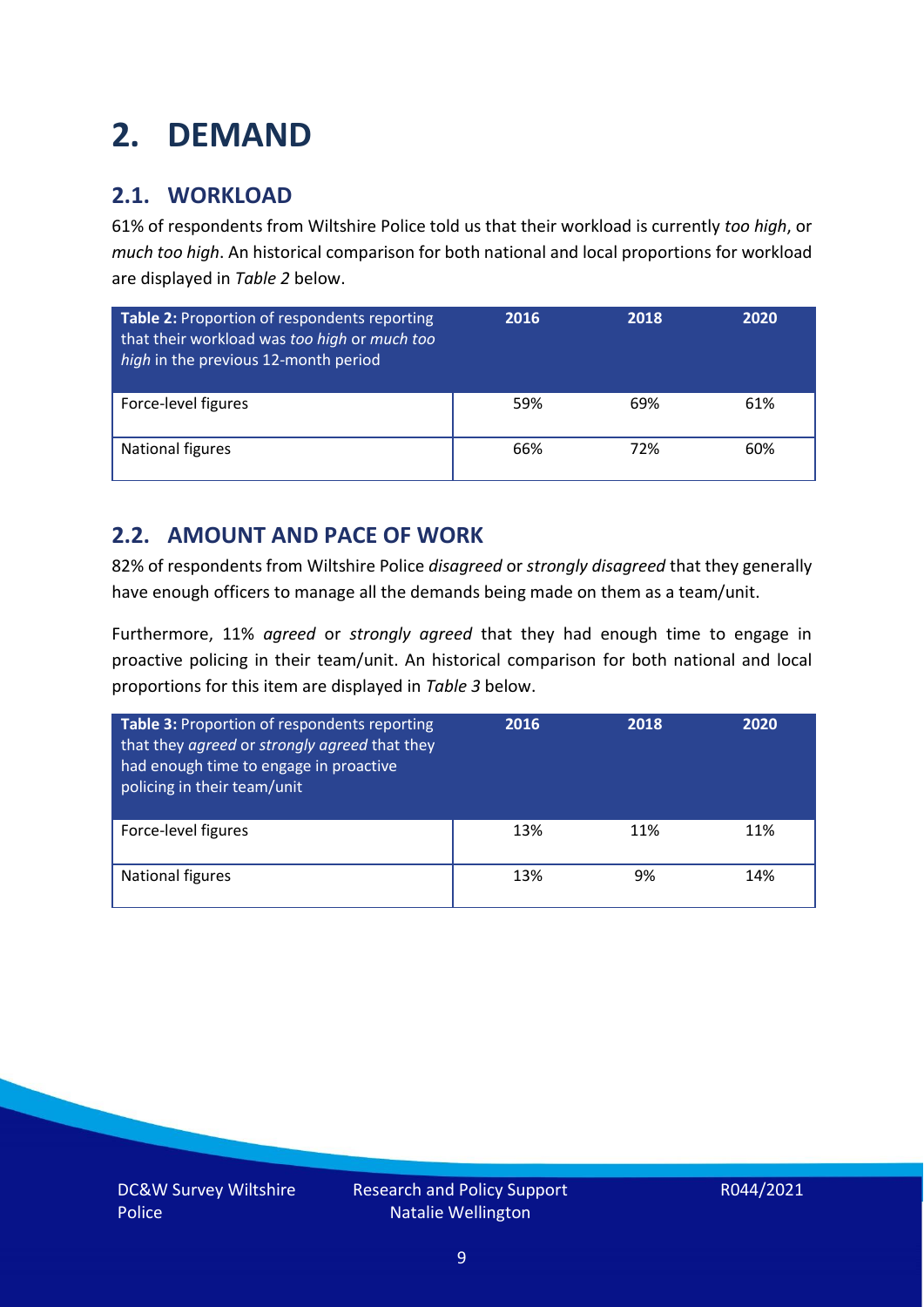### <span id="page-9-0"></span>**3. CAPACITY**

### **3.1. MINIMUM OFFICER STAFFING**

73% of respondents from Wiltshire Police indicated that their team or unit had a minimum officer staffing level.

Among respondents whose team or unit had a minimum officer staffing level, 25% indicated that this level was *never* or *rarely* achieved.

Respondents were asked how often minimum staffing levels have been met compared to before the COVID-19 crisis. 28% reported minimum staffing levels being met *less frequently* compared to before the COVID-19 crisis.

### **3.2. OFFICER STAFFING ARRANGEMENTS**

63% of respondents *disagreed* or *strongly disagreed* that the way officer staffing levels are determined in their team/unit seems to be effective. Historical comparisons for this item and one other key item, relating to capacity to deal with demand for Wiltshire Police, are provided in *Table 4* below.

| Table 4: Force level figures for key items relating to capacity                         |      |                                                               |      |
|-----------------------------------------------------------------------------------------|------|---------------------------------------------------------------|------|
| <b>Statements</b>                                                                       |      | Proportion of respondents who<br>disagreed with the statement |      |
|                                                                                         | 2016 | 2018                                                          | 2020 |
| The way officer staffing levels are determined in my<br>team/unit seems to be effective | 67%  | 66%                                                           | 63%  |
| There are enough officers in my team/unit for me to do<br>my job properly               | 75%  | 80%                                                           | 75%  |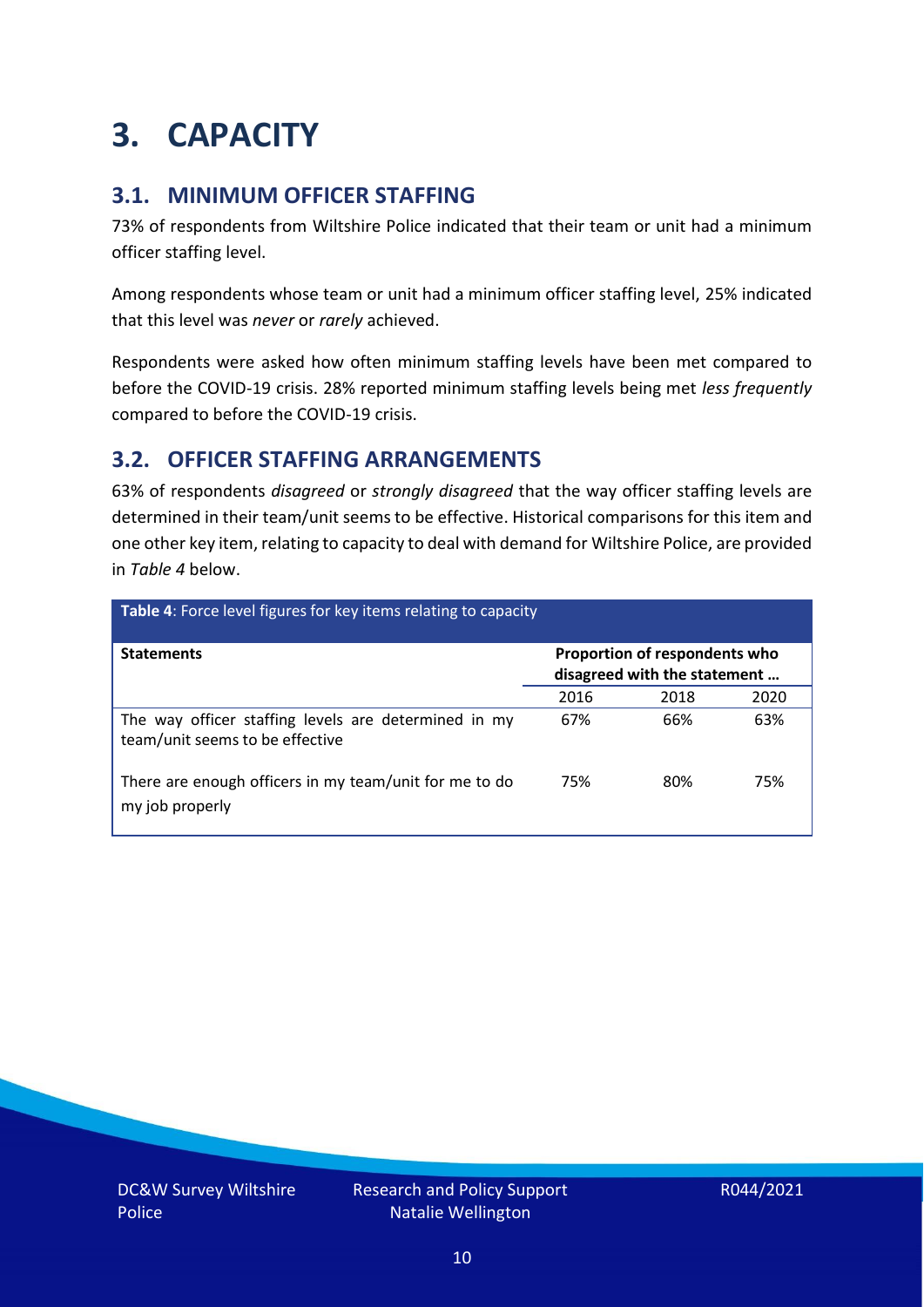### <span id="page-10-0"></span>**4. HEALTH AND WELLBEING**

### **4.1. OVERALL LIFE SATISFACTION AND WORTHWHILENESS**

Respondents were asked to rate their overall life satisfaction on a scale from 0 to 10, where 0 was *'Not at all satisfied'* and 10 was *'Completely satisfied'*. Furthermore, respondents were also asked to rate how worthwhile they feel the things they do in their life are on a scale from 0 to 10, where 0 was *'Not at all worthwhile'* and 10 was *'Completely worthwhile'.* These two items replicate the overall life satisfaction and overall worthwhileness questions posed within the Annual Population Survey by the Office for National Statistics (UK) and were included in the Demand, Capacity and Welfare Survey to enable benchmarking against the general population. vii

The average (mean) overall life satisfaction rating for the general population was 7 out of 10. The average (mean) rating for Wiltshire Police was 7 out of 10, with 16% of respondents reporting a low overall life satisfaction rating of *4* or *less*. These results can be compared to the national average of 6/10, with 23% of respondents reporting a low overall life satisfaction rating of *4* or *less*.

The average (mean) overall worthwhileness rating for the general population was 7 out of 10. The average (mean) rating for Wiltshire Police was 7 out of 10, with 13% of respondents reporting a low overall worthwhileness rating of *4* or *less*. These results can be compared to the national average of 7/10, with 18% of respondents reporting a low overall worthwhileness rating of *4* or *less*.

### **4.2. OVERALL PHYSICAL HEALTH**

Respondents were asked to rate their overall health on a scale from *very good* to *very poor*. An historical comparison for both national and local proportions for this item are in *Table 5* below.

| Table 5: Self-rated overall physical health |                       | 2016 | 2018 | 2020 |
|---------------------------------------------|-----------------------|------|------|------|
|                                             | Poor or very poor     | 10%  | 6%   | 9%   |
| Force-level figures                         | Neither good nor poor | 29%  | 14%  | 20%  |
|                                             | Good or very good     | 61%  | 79%  | 71%  |
|                                             | Poor or very poor     | 12%  | 7%   | 9%   |
| National figures                            | Neither good nor poor | 23%  | 17%  | 20%  |
|                                             | Good or very good     | 65%  | 77%  | 71%  |

DC&W Survey Wiltshire Police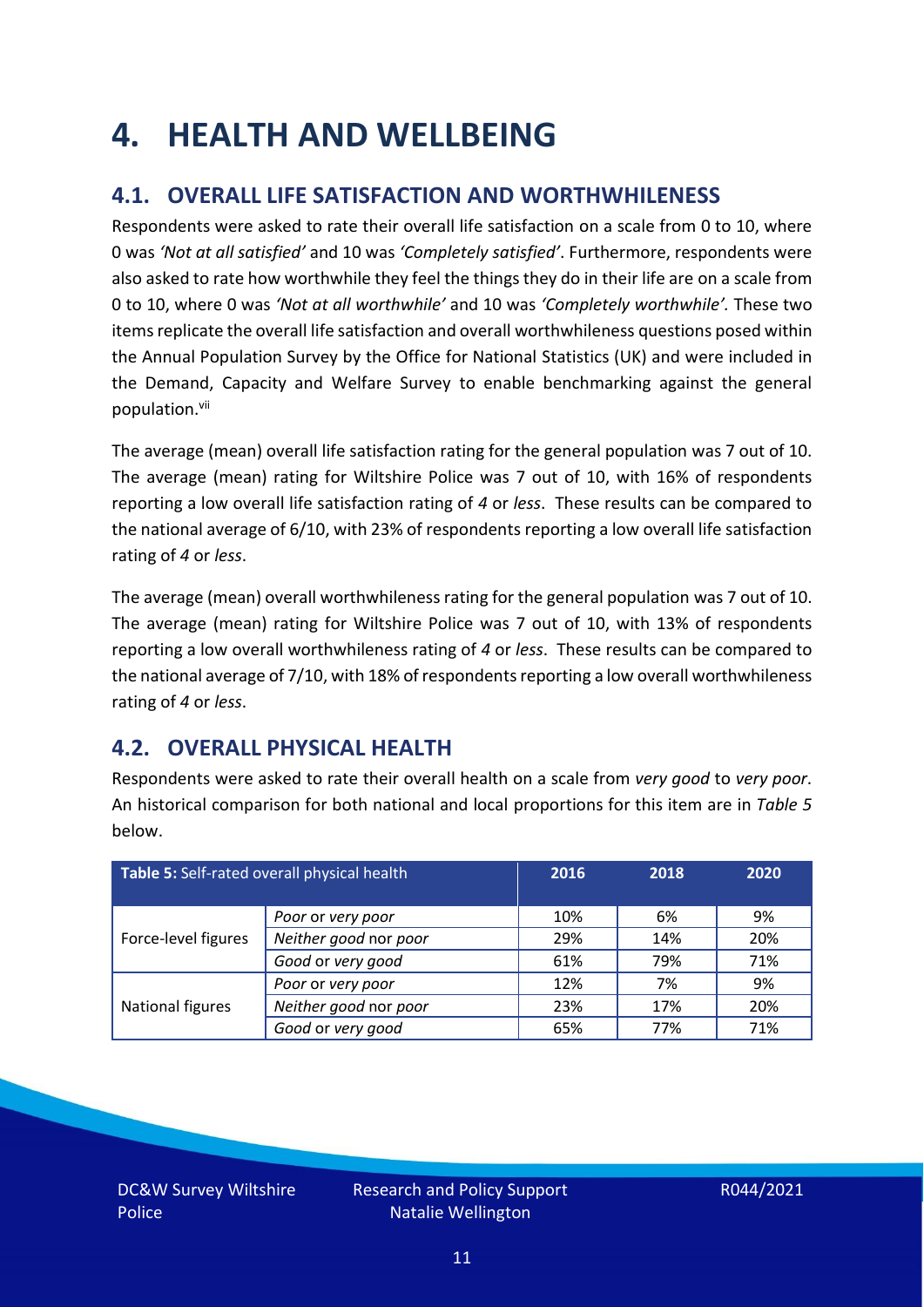### **4.3. SINGLE-ITEM INDICATORS FOR MENTAL HEALTH**

#### **4.3.1. ANXIETY AND HAPPINESS**

Overall anxiety was measured using a single-item measure. Respondents were asked to rate how anxious they had felt the day before on a scale from 0 to 10, where 0 was *'Not at all anxious'* and 10 was *'Completely anxious'*. Overall happiness was also measured using a single-item measure and respondents were asked to rate how happy they had been the day before on a scale from 0 to 10, where 0 was *'Not at all happy'* and 10 was *'Completely happy'*. These items replicate the overall anxiety and overall happiness questions posed within the Annual Population Survey by the Office for National Statistics (UK) and were chosen to enable benchmarking against the general population.<sup>viii</sup>

The average (mean) overall anxiety rating for the general population was 4 out of 10, with 36% of respondents reporting a high overall anxiety rating of *6* or *more*. <sup>8</sup> The average (mean) rating for Wiltshire Police was 4 out of 10, with 26% of respondents reporting a high overall anxiety rating of *6* or *more*. These results can be compared to the national average of 4/10, with 35% of respondents reporting a high overall anxiety rating of *6* or *more*. 9

The average (mean) overall happiness rating for the general population was 7 out of 10. The average (mean) rating for Wiltshire Police was 6 out of 10, with 23% of respondents reporting a low overall happiness rating of *4* or *less*. These results can be compared to the national average of 6/10, with 25% of respondents reporting a low overall happinessrating of *4* or *less*.

#### **4.3.2. STRESS**

Work related stress was measured using a single-item measure. 39% of respondents from Wiltshire Police said that they viewed their job as *very* or *extremely stressful*.

This is *higher than* the proportion reported in the national sample (33%) and *higher than* the proportion reported by Wiltshire Police in 2018 (36%).

Stress outside of work was assessed using an adaptation of the work-related stress measure. 8% of respondents from Wiltshire Police said that they viewed their life outside of work as *very* or *extremely stressful*.

DC&W Survey Wiltshire Police

<sup>&</sup>lt;sup>8</sup> Please note that proportions for other wellbeing measures were not provided

 $9$  Overall scores for anxiety have been grouped and reported differently to life satisfaction, worthwhileness and happiness. The percentage of respondents scoring a high rating of *6* or *more* has been reported, as higher scores for anxiety are commonly associated with lower individual wellbeing. Whereas, the percentage of respondents scoring a very low rating of *4* or *less* has been reported for life satisfaction, worthwhileness and happiness, as lower scores on these measures are commonly associated with lower individual wellbeing.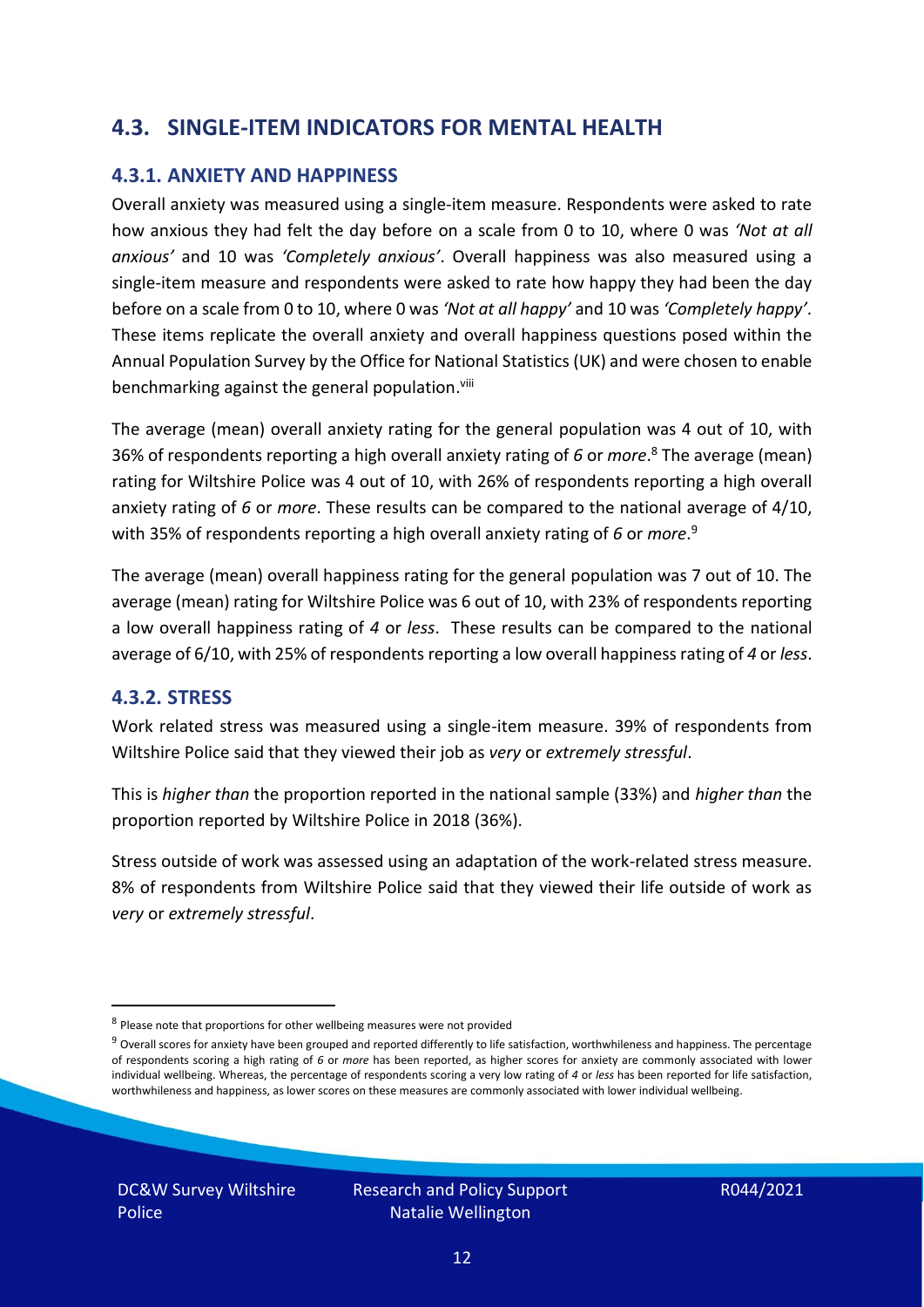#### **4.3.4. MENTAL HEALTH OVERVIEW**

A top-level broad overview of mental health and wellbeing was established using an item that asked respondents to indicate whether they had experienced feelings of stress, low mood, anxiety, or other difficulties with their health and wellbeing over the last 12 months. 73% of respondents from Wiltshire Police indicated that they had experienced feelings of stress, low mood, anxiety, or other difficulties with their health and wellbeing over the last 12 months; with 89% of these respondents also indicating that these feelings were caused by, or made worse by work.

#### **4.3.5. MENTAL WELLBEING**

Respondents' mental wellbeing was measured using the Short Warwick-Edinburgh Mental Wellbeing Scale,<sup>ix</sup> which asked them to rate their experience during the last two weeks for seven positively framed items. A metric score was calculated which indicated participants' overall wellbeing. The higher the score is, the better their overall wellbeing is thought to be.<sup>10</sup>

The metric score for Wiltshire Police is presented in *Table 6* below across years. This is also alongside the metric score for the national sample across years.

| <b>Table 6:</b> Average (mean) metric score for the Short Warwick-<br>Edinburgh Mental Wellbeing Scale | 2016 | 2018 | 2020 |
|--------------------------------------------------------------------------------------------------------|------|------|------|
| Force-level figures                                                                                    | 20   | 21   | 21   |
| National figures                                                                                       | 19   | 20   | 21   |

 $10$  The Short Warwick-Edinburgh Mental Wellbeing Scale was developed by the Universities of Warwick, Edinburgh and Leeds in conjunction with NHS Health Scotland (© University of Warwick, 2006).

DC&W Survey Wiltshire Police

Research and Policy Support Natalie Wellington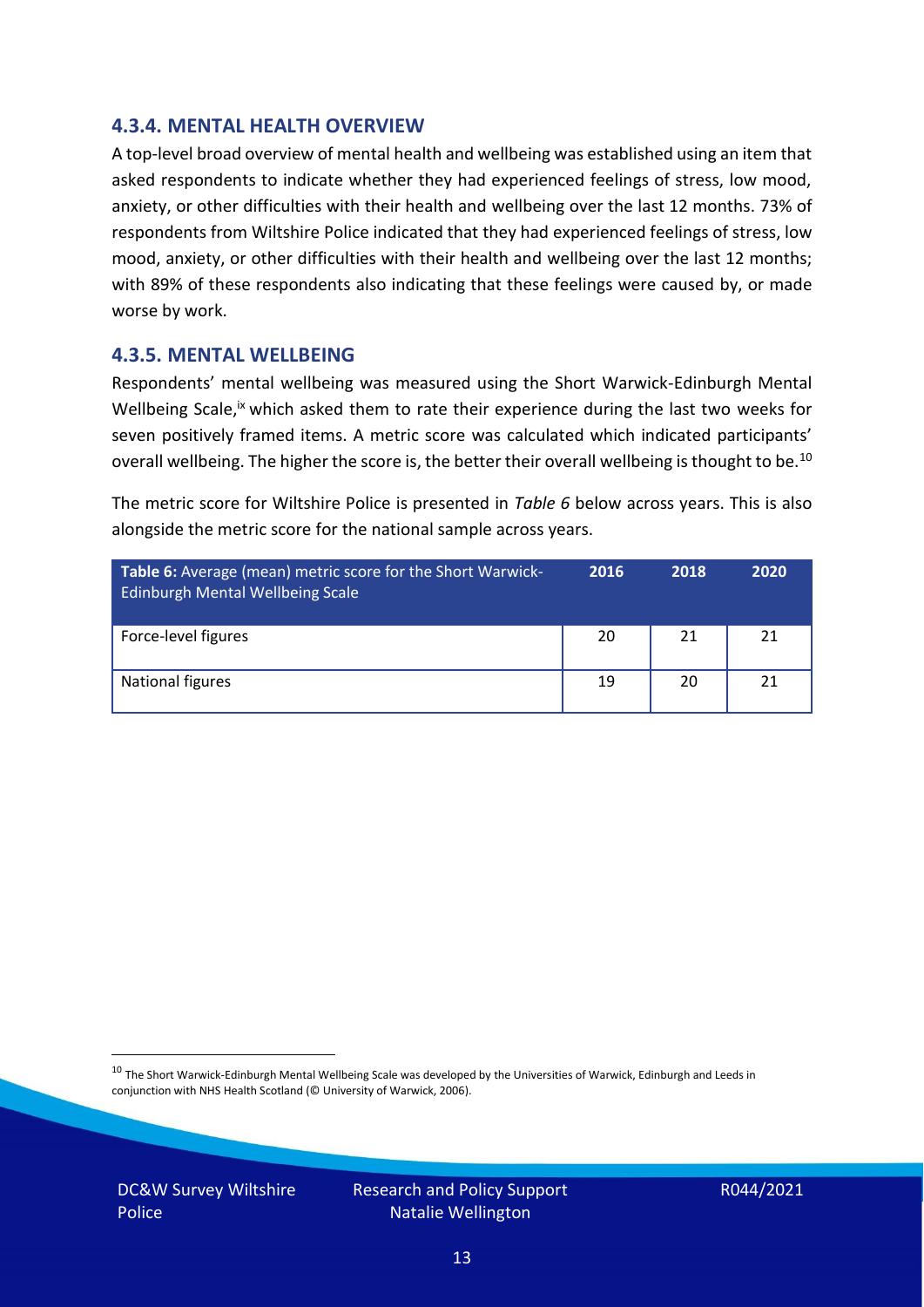### <span id="page-13-0"></span>**5. ABSENCE BEHAVIOUR**

### **5.1. ABSENCE**

54% of respondents from Wiltshire Police reported *one* or *more* days of sickness absence and 35% of respondents indicated that at least one day of their sickness absence was attributable to stress, depression, or anxiety.

The national proportion of respondents who had taken *one* or *more* days of sickness absence was 48% and 32% of respondents indicated that at least one day of their sickness absence was attributable to stress, depression, or anxiety.

#### **5.2. PRESENTEEISM AND LEAVEISM**

Presenteeism is the act of attending work while ill. This has been shown to be associated with subsequent health decline, particularly in relation to burnout, $x$  and can lead to elevated absenteeism.<sup>xi</sup> Moreover, evidence suggests that presenteeism can compound the effects of the initial illness and negatively influence job satisfaction, resulting in negative job attitudes and withdrawal from work.<sup>xii</sup>

Leaveism is a term to describe hidden sickness absence and work undertaken during rest periods. A core dimension of leaveism includes using allocated time off such as annual leave entitlements to take time off when they are in fact unwell. Findings for Wiltshire Police across years are presented in *Table 7* below.

| Table 7: Proportion of respondents reporting the<br>following absence behaviour once or more over the<br>previous 12 months |                             | 2016 | 2018 | 2020 |
|-----------------------------------------------------------------------------------------------------------------------------|-----------------------------|------|------|------|
| Presenteeism                                                                                                                | Due to Physical health      | 87%  | 76%  | 63%  |
|                                                                                                                             | Due to Psychological health | 61%  | 66%  | 65%  |
| annual leave to<br><b>Using</b><br>time off due to<br>take                                                                  | Due to Physical health      | 43%  | 32%  | 30%  |
| health                                                                                                                      | Due to Psychological health | 38%  | 33%  | 48%  |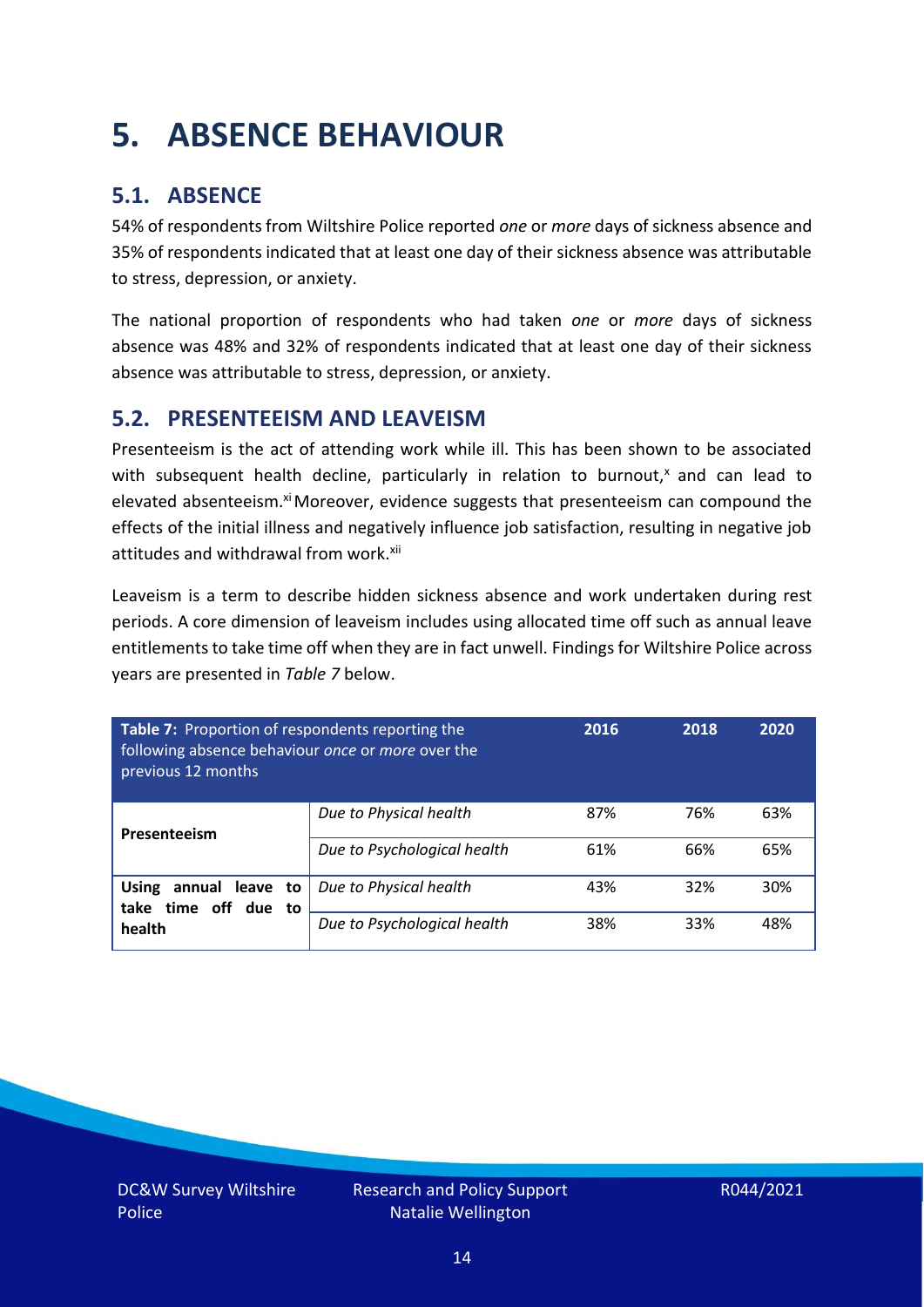## <span id="page-14-0"></span>**6. VIOLENCE AND PHYSICAL INJURIES**

### **6.1. VIOLENCE**

Verbal and physical violence was assessed using four questions regarding how often officers received verbal insults, verbal threats, spitting assaults, unarmed physical attacks, and attacks with a weapon from members of the public over the previous 12 months. Findings for Wiltshire Police are presented in *Table 8* below.

**Table 8**: Force level figures for frequency of verbal and physical violence from members of the public

| Type of violent victimisation                                                          | Proportion of respondents indicating frequency<br>of experience as at least once a week |      |      |
|----------------------------------------------------------------------------------------|-----------------------------------------------------------------------------------------|------|------|
|                                                                                        | 2016                                                                                    | 2018 | 2020 |
| Verbal insults (e.g. swearing, shouting, abuse)                                        | 41%                                                                                     | 34%  | 25%  |
| Verbal threats (e.g. threat of hitting, threat of<br>kicking)                          | 21%                                                                                     | 19%  | 18%  |
| Spitting assaults (i.e. being deliberately spat<br>$upon)$ <sup>11</sup>               |                                                                                         | 1%   | 2%   |
| Unarmed physical attacks (e.g. struggling to get<br>free, wrestling, hitting, kicking) | 13%                                                                                     | 10%  | 11%  |
| Use of a deadly weapon (e.g. stick, bottle, axe,<br>firearm)                           | 2%                                                                                      | 0%   | 0%   |

### **6.2. INJURIES**

13% of Wiltshire Police respondents reported that they had suffered *one or more* injuries that required medical attention as a result of **work-related violence** in the last year.

This is *lower than* the proportion reporting *one or more* injuries as a result of **work-related violence** in the national sample (16%) and *lower than* the proportion reported by Wiltshire Police in 2018 (25%).

8% of Wiltshire Police respondents reported that they had suffered one or more injuries that required medical attention as a result of **work-related accidents** in the last year.

 $11$  Data on spitting assaults is not available for the year 2016 as the item was not included until the 2018 iteration of the survey.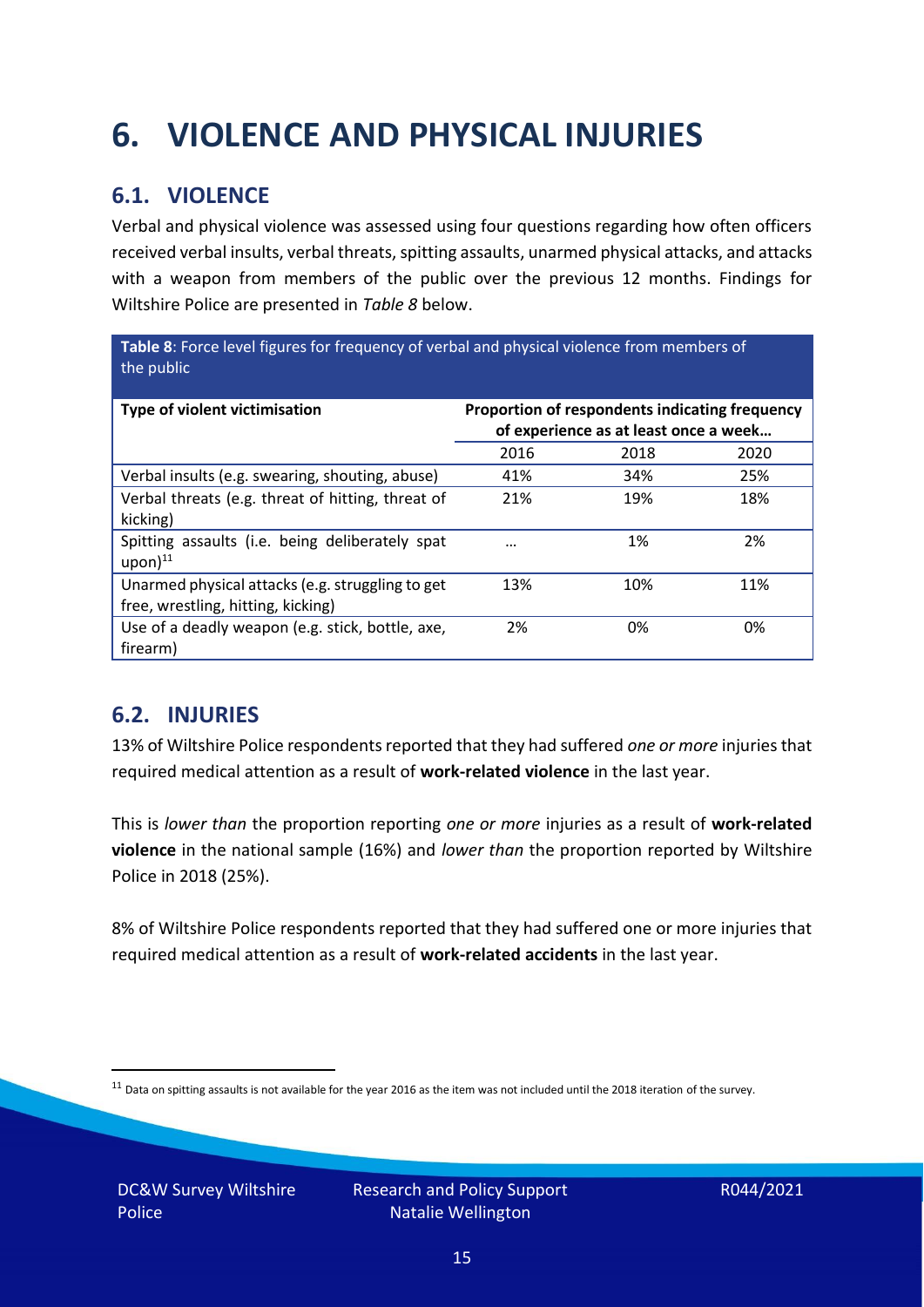This is *lower than* the proportion reporting *one or more* injuries as a result of **work-related accidents** in the national sample (11%) and *lower than* the proportion reported by Wiltshire Police in 2018 (14%).

DC&W Survey Wiltshire Police

Research and Policy Support Natalie Wellington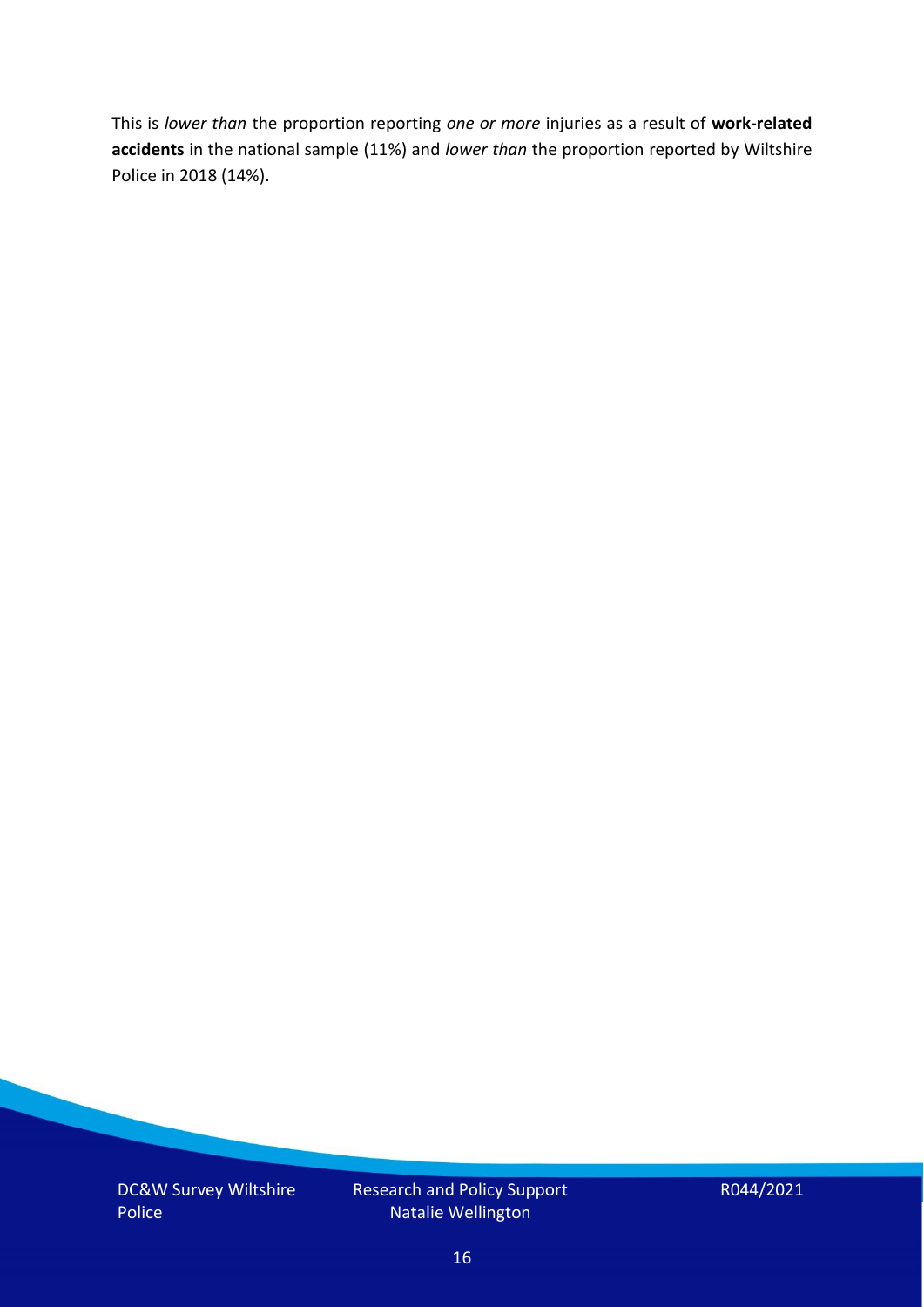# <span id="page-16-0"></span>**7. ORGANISATIONAL SUPPORT FOR MENTAL HEALTH AND WELLBEING**

### **7.1. DISCLOSURE**

Respondents who indicated that they had sought help for difficulties with mental health and wellbeing were presented with additional questions concerning disclosure to a line manager. 73% of respondents from Wiltshire Police, for whom it was applicable, reported that they had disclosed seeking mental health and wellbeing support to their line managers. This can be compared with 73% reported by Wiltshire Police in 2018.

#### **7.2. MENTAL HEALTH AND WELLBEING SUPPORT SERVICES**

Respondents were asked about mental health and wellbeing support services that are *reactive* (services that aim to help those that are already experiencing difficulties with their mental health and wellbeing), and *proactive* (services that aim to help people prevent difficulties with mental health and wellbeing from developing). Key findings for Wiltshire Police are displayed in the tables below, with *Table 9* displaying both national and local proportions.

**Table 9**: Proportion of respondents reporting that they are *aware* of reactive and proactive mental health and wellbeing support services that their force offers

| <b>Questions</b>                                                                                                                                                                                                                   | Proportion of respondents |                  |  |
|------------------------------------------------------------------------------------------------------------------------------------------------------------------------------------------------------------------------------------|---------------------------|------------------|--|
|                                                                                                                                                                                                                                    |                           |                  |  |
|                                                                                                                                                                                                                                    | Force-level figures       | National figures |  |
| Reported being aware of reactive services that their force<br>offers to support the mental health and wellbeing of its<br>employees (e.g. counselling, helpline services, peer<br>support groups etc.)                             | 75%                       | 74%              |  |
| Reported being aware of proactive services that their<br>force offers to support the mental health and wellbeing<br>of its employees (e.g. resilience training, mindfulness<br>workshops, mental health awareness programmes etc.) | 38%                       | 43%              |  |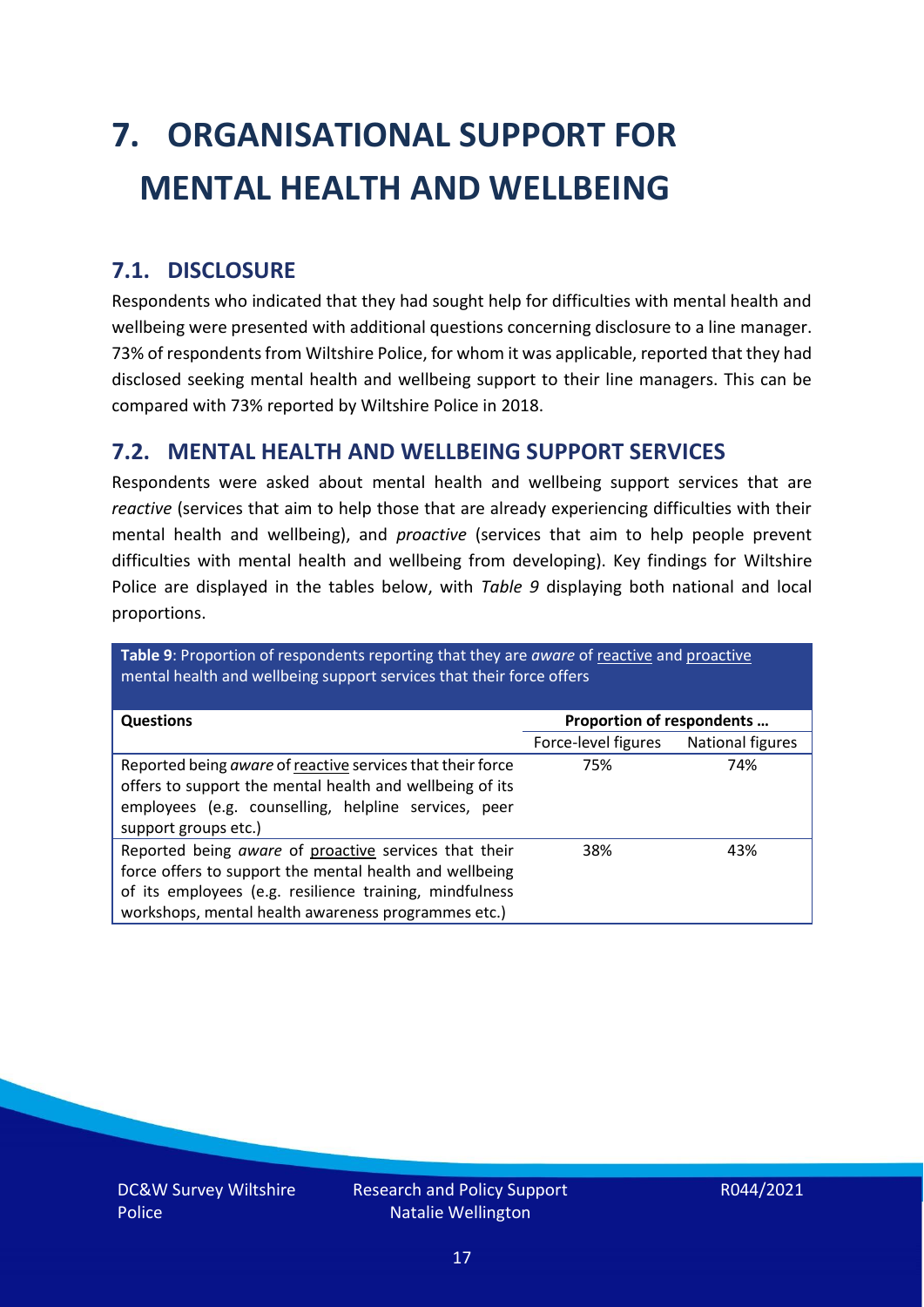### <span id="page-17-0"></span>**8. COVID-19 CRISIS**

Questions about the COVID-19 crisis have been included in this year's survey to help to better understand the impacts of working within the police service during this period. This section of the report specifically focusses on the personal impact of the COVID-19 crisis on officers, whilst organisational impacts have been reported at contextually appropriate points throughout the report.<sup>12</sup>

Respondents were asked whether they think they have or have had COVID-19. Comparisons for both national and local proportions are shown in *Table 10* below.

| Table 10: Proportion of respondents reporting whether<br>they have or have had COVID-19 | <b>Force-level</b><br>figures | <b>National</b><br>figures |
|-----------------------------------------------------------------------------------------|-------------------------------|----------------------------|
| Yes, confirmed by a positive antigen or antibody test                                   | 1%                            | 3%                         |
| Yes, based on strong personal suspicion or medical advice                               | 24%                           | 23%                        |
| No                                                                                      | 49%                           | 47%                        |
| Unsure                                                                                  | 26%                           | 27%                        |

17% of respondents from Wiltshire Police said that they were *very* or *extremely worried* about the impact that the COVID-19 crisis will have on them personally. This can be compared to the national sample, where 22% said that they were *very* or *extremely worried* about the impact that the COVID-19 crisis will have on them personally.

Respondents from Wiltshire Police were asked about their concern over the issues displayed in *Table 11* below (national and local proportions are shown).

| Table 11: Proportion of respondents reporting that they were very or extremely concerned over the<br>following |                           |                 |
|----------------------------------------------------------------------------------------------------------------|---------------------------|-----------------|
| <b>Statements</b>                                                                                              | Proportion of respondents |                 |
|                                                                                                                | Force-level               | <b>National</b> |
|                                                                                                                | figures                   | figures         |
| Becoming unwell with COVID-19 due to having close contact with                                                 | 23%                       | 34%             |
| someone who has COVID-19 in the line of duty                                                                   |                           |                 |
| Becoming unwell with COVID-19 due to being assaulted by someone                                                | 17%                       | 23%             |
| who has COVID-19 in the line of duty                                                                           |                           |                 |
| Having adequate access to COVID-19 testing (antigen                                                            | 37%                       | 37%             |
| and/or antibody diagnostic testing)                                                                            |                           |                 |
| Enforcing the lockdown restrictions                                                                            | 17%                       | 25%             |

<sup>12</sup> For more information please see the introduction to this report on page 3.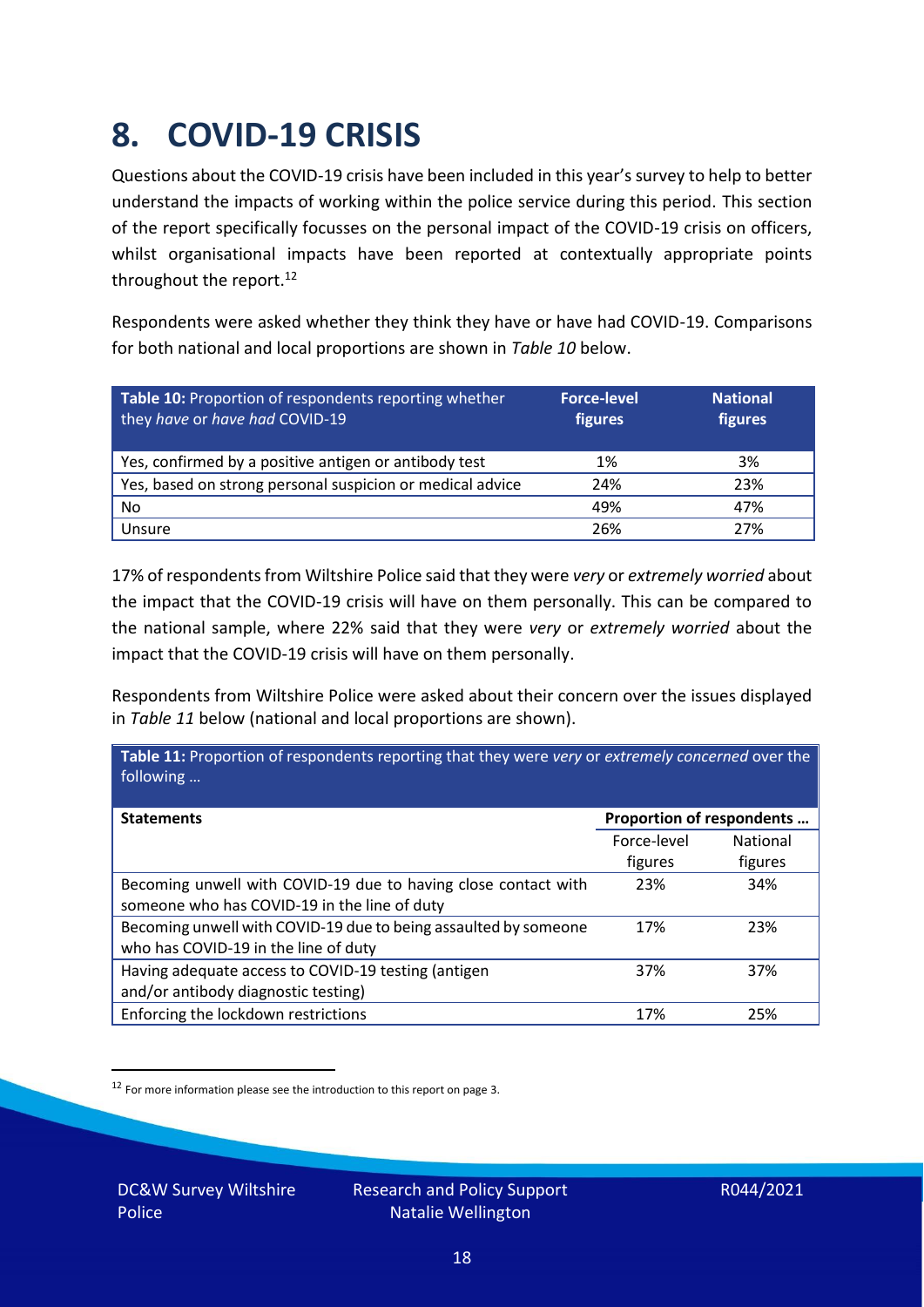Furthermore, 21% of respondents from Wiltshire Police reported that they *disagreed* or *strongly disagreed* that they have all the equipment they personally need to protect them from COVID-19 whilst at work. This can be compared to the national sample, where 39% reported that they *disagreed* or *strongly disagreed* that they have all the equipment they personally need to protect them from COVID-19 whilst at work.

DC&W Survey Wiltshire Police

Research and Policy Support Natalie Wellington